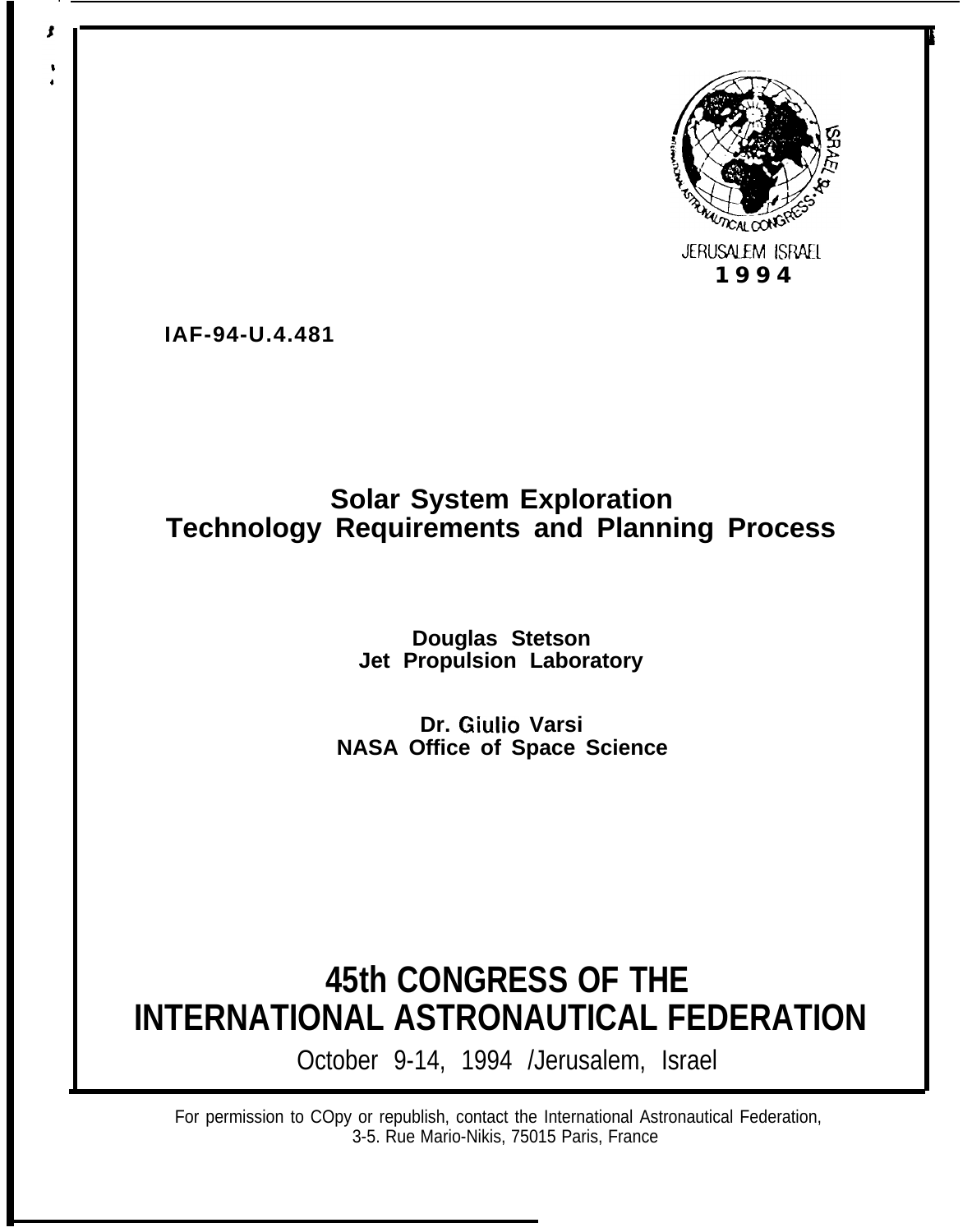#### # **SOLAR SYSTEM EXPLORATION TECHNOLOGY REQUIREMENTS AND PLANNING PROCESS**

Douglas Stetson Jet Propulsion Laboratory

Giulio Varsi NASA Office of Space Science

#### Abstract

The NASA Office of Space Science, in alliance with the Office of Advanced Concepts and Technology, has developed an Integrated Technology Strategytoguide its investments in technology for space science missions. This strategy establishes goals and strategic objectives that ensure that NASA and the nation derive the greatest possible scientific and economic benefits from investments in space science missions and technologies, Within the Office of Space Science, the Solar System Exploration Division, in collaboration with the Office of Space Access and Technology, is developing a Technology Plan to implement these goals and to identify specific technology needs for solar system missions. This paper describes the philosophy, processes, and preliminary results of the systematic process being established for the identification and prioritization of solar system exploration "technology needs.

#### Introduction

NASA has in recent years renewed its commitment to the development and use of advanced technologies within its space science programs. This is in response to increasing budget pressures and the resulting need to make space science missions "Better, Faster, and Cheaper", coupled with the imperative that missions provide clear benefits to the national economy. Advanced technology is an essential parl of low-cost missions, and it is one of the primary ingredients that will keep space science missions viable and exciting in the coming decades.

In April 1994, NASA's Office of Space Science (0SS) released its Integrated Technolcg y Strategy. This document lays the foundation for the development of strong strategic alliances between 0SS and its technology providers in government and industry. It also clearly articulates the activities that each of its constituent science divisions must undertake to ensure the success of the strategy, The document states four Integrated Technology Goals: ..—— ..——.— . . .--—..—

Goal **1: 0SS** will identify and support the development of promising new technologies which will enable or enhance space science objectives and reduce mission life-cycle costs;

Goal 2: 0SS will infuse these technologies into space science programs in a manner that is cost effective with acceptable risk;

Goal 3: 0SS will establish technology transfer as an inherent element of the space science project life cycle;

**Goal** 4: 0SS will support the development of strong and lasting implementing partnerships among industry, academia and government to ensure that the nation reaps the maximum scientific and economic benefit from its Space Science Program.

The cornerstone of the strategy is the partnership between 0SS and the Office of Space Access and Technology (OSAT), and one of the keys to the success of this partnership is the preparation of clear technology

**Copyright .01994 By <sup>T</sup> ho Inlemational Astronautical Feckration. All Rights Reserved.**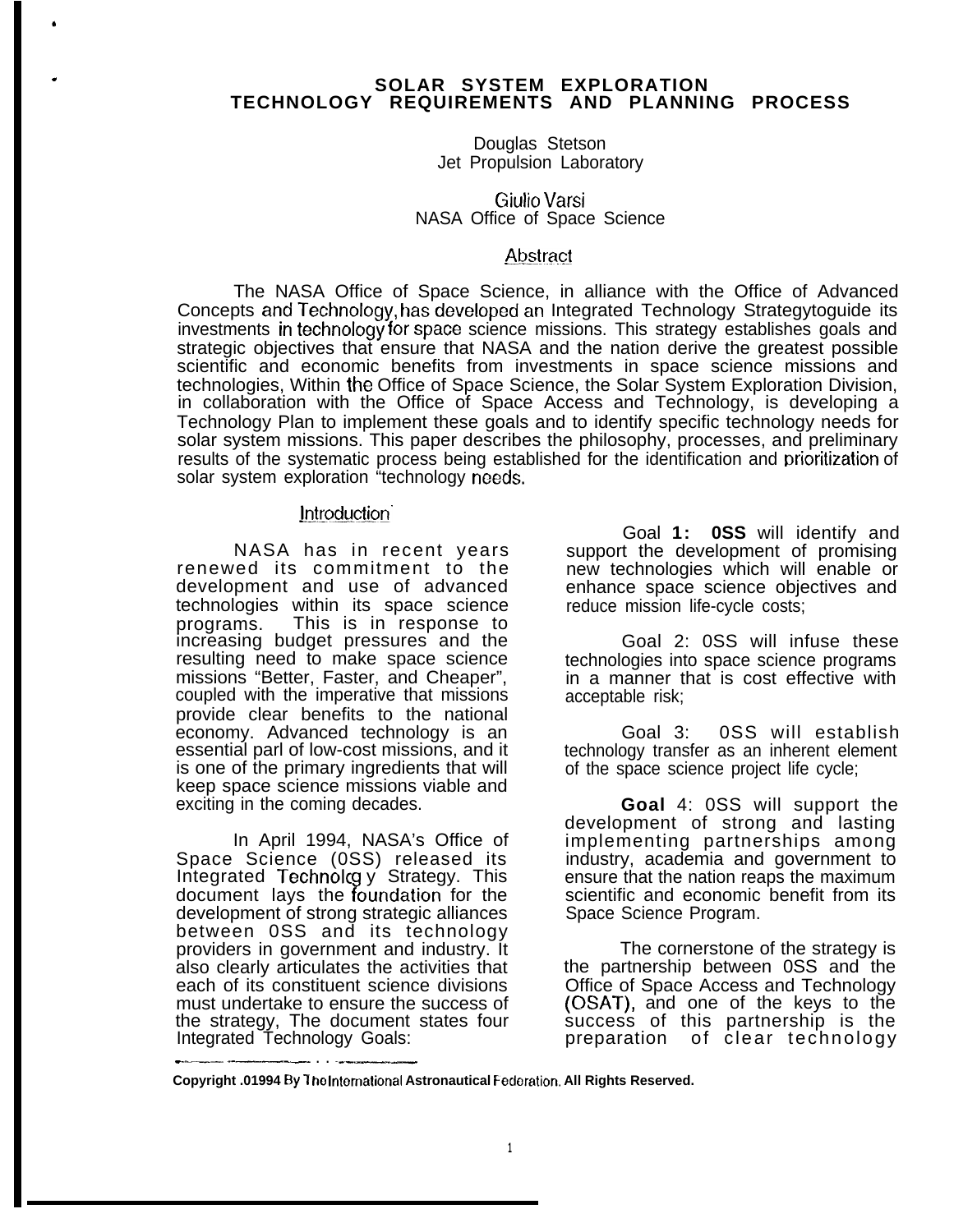development priorities within OSS. This paper outlines the process being used by the Solar System Exploration Division to develop these priorities and shows some preliminary results of this process.

#### Key Multi-Mission Technologies and the Planetary Mission Set

One of the keys to the development of a stable, long-term technology development plan is a clear understanding of the mission set to which the technologies are targeted. The mission set provides context for the identification of technology needs, serves as a guide for investments, and helps to identify expected technology need dates. Unfortunately, it is impossible to predict precisely how the mission set will unfold over time, given the constantly shifting budgetary constraints, evolving scientific priorities, and other unpredictable factors.

In fact, a relatively firm planetary mission set embodied in the current Strategic Plan extends only to about the year **2000,** which is inadequate for meaningful longterm technology planning. Thus it is equally important to develop an understanding of the challenges facing the planetary program and the general characteristics of the types of planetary missions called for in the Strategic Plan. This allows identification of classes of missions and classes of technology needs which are relatively insensitive to changes in the actual mission set, Each class represents a basic thrust of the Solar System Exploration program and is thus stable and predictable on a much longer time scale than are the individual missions. This in turn allows development of relatively stable technology priorities. Table 1 summarizes some of the top-Ievel goals of the planetary program and the derived classes of multi-mission technology requirements,

Table 1

#### **Solar System Exploration Broad Technology Goals**

| <u>Goals</u>                                                            | Derived Requirements                                                                                                                                                             |
|-------------------------------------------------------------------------|----------------------------------------------------------------------------------------------------------------------------------------------------------------------------------|
| Reduce Launch Costs                                                     | Reduce s/c mass, improve propulsion                                                                                                                                              |
| Reduce Operations Costs                                                 | Reduce flight time (implies reduced mass and<br>improved propulsion)<br>Enhance s/c autonomy, communications,<br>and data handling<br>Develop low-cost ground operations systems |
| <b>Reduce Development Costs</b>                                         | Reduce mass, focus objectives, accept risk                                                                                                                                       |
| Enable Next-Generation Missions:<br>- Orbiters, landers, sample returns | Reduce mass, improve propulsion, develop<br>surface operations and sample acquisition,<br>analysis, and return techniques                                                        |
| - Enhance science quality/quantity                                      | Improved low-mass sensors, instruments, data<br>handling, and communications                                                                                                     |
| Discover/characterize extra-solar<br>planets                            | Develop high-precision astrometry and<br>interferometry                                                                                                                          |
|                                                                         | フィー・フィッシュ アイ・アーケーション アール・コール                                                                                                                                                     |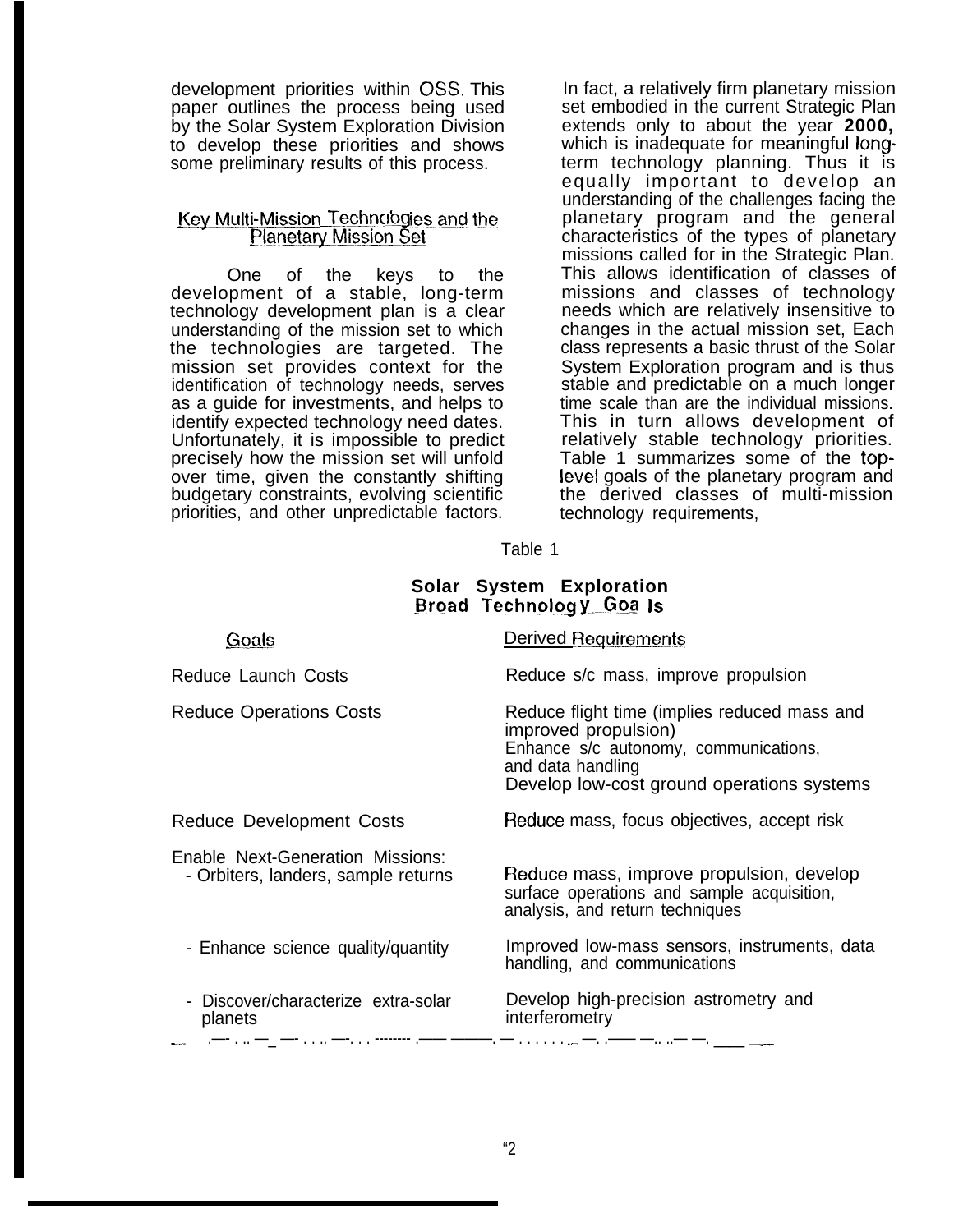A mission set has been developed to serve as a template for the identification of more specific technology requirements and need dates. Missions are selected to be representative of the missions that are likely to occur, given the priorities reflected in the Strategic Plan, and to expose important

technology issues whose resolution will help determine how the mission set evolves. Figure 1 shows the current mission set used for technology planning. Missions that are underway or considered relatively firm in the present Strategic Plan are indicated with an asterisk.

#### **MISSION SET FOR TECHNOLOGY PLANNING**



Figure 1

The Discovery program of small planetary missions is shown in Figure 1 with placeholders indicating a launch about every 18 months. Since the missions will be competitively selected and will not be known until a few years prior to each launch, technology identification and early development must in many cases be done prior to mission selection. Fortunately, many of the likely Discovery technology needs are well represented by the general classes of multi-mission technologies listed in Table 1. Technology identification and development can be

initiated based on these general characteristics, and technologies can then be "picked up" by individual missions for their specific applications after mission selection.

#### **Technology Requirements Process**

The key multi-mission technology thrusts shown in Table 2 provide a valuable broad framework for the technology needs of the Solar System Exploration program. The next step is to produce specific technology needs and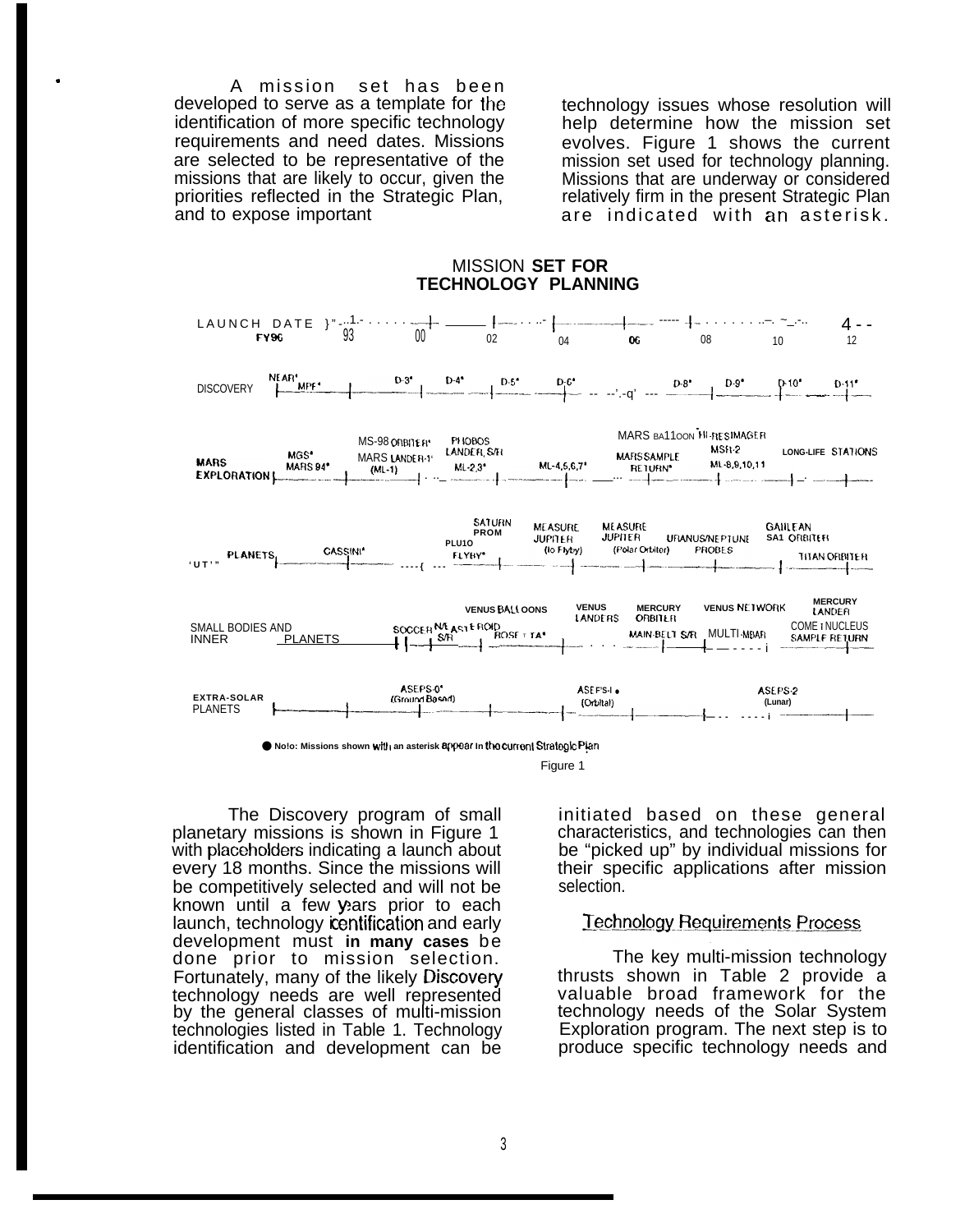performance goals for individual missions, These must be as comprehensive and quantitative as possible to ensure that the benefits are well understood and that the scope of the technology development tasks can be accurately predicted, Technology needs cannot simply be "thrown over the fence" to technology developers; rather, technology experts, mission planners, and scientists must all participate together in the generation of meaningful and accurate technology requirements.

Each planetary mission study and flight project supported by the Solar System Exploration Division must produce a Technology Plan that contains

clear statements of technology needs and plans for technology infusion and transfer. These are typically provided at the end of each fiscal year and serve as the basis for generation of most near- and mid-term planetary technology needs. In addition, an annual Technology Workshop is held around the end of each calendar year to provide a forum for discussion of technology needs and priorities. Longerterm institutional technology thrusts are also provided at this Workshop and are incorporated into the Division's far-term technology requirements. The resulting set of technology requirements is categorized in the Work Breakdown Structure (WBS) format shown in Table 2.

Table 2

#### Planetary Technology WBS

- 1.0
- $\frac{2.0}{3.0}$ Power Space Energy Conversion 14.0 Telerobotics
- Propulsion Technology
- 4.0 In Situ Micro Sensors
- 6.0 Telescope Technology
- 7.0 Controls
- 8.0 **Materials**
- 9.0 **Structures**
- 10.0 Control Structure Interactions

As the complete set of technology

needs become clear, continual interaction among technology experts, mission planners, and scientists is necessary to ensure that the requirements are accurate and that the performance goals are realistic. A Planetary Technology Team at NASA Headquarters, comprised primarily of representatives from the Solar System Exploration Division and the Office fo Space Access and Technology, guides this process and compiles the final results. Prioritized technology requirements are provided to the Office of Space Science so that they can be integrated with the needs of other science divisions and formally communicated to

11.0 Telecom

Systems Analysis 13.0 Data Systems

- 
- 15,0 Rover Technology
- 18.0 Detectors-infrared
- 20.0 Mission Operations
- 21.0 Automated S/C Systems
- 40.0 Thermal Control
- 50.0 Sensors-In Situ
- 60.0 Sensors-UV, Vis, Gamma
- 80.0 Planetary Aero Systems
- 100.0 Miscellaneous

the Office of Space Access and Technology and other technology providers. The involved parties then work together with the NASA centers to determine the best set of technology development activities and funding profiles.

#### Technology Prioritization

The development of technology needs and priorities is one of the most important contributions. This must be done as a partnership among study leaders, technology experts, program planners, and the science community.

 $\frac{1}{4}$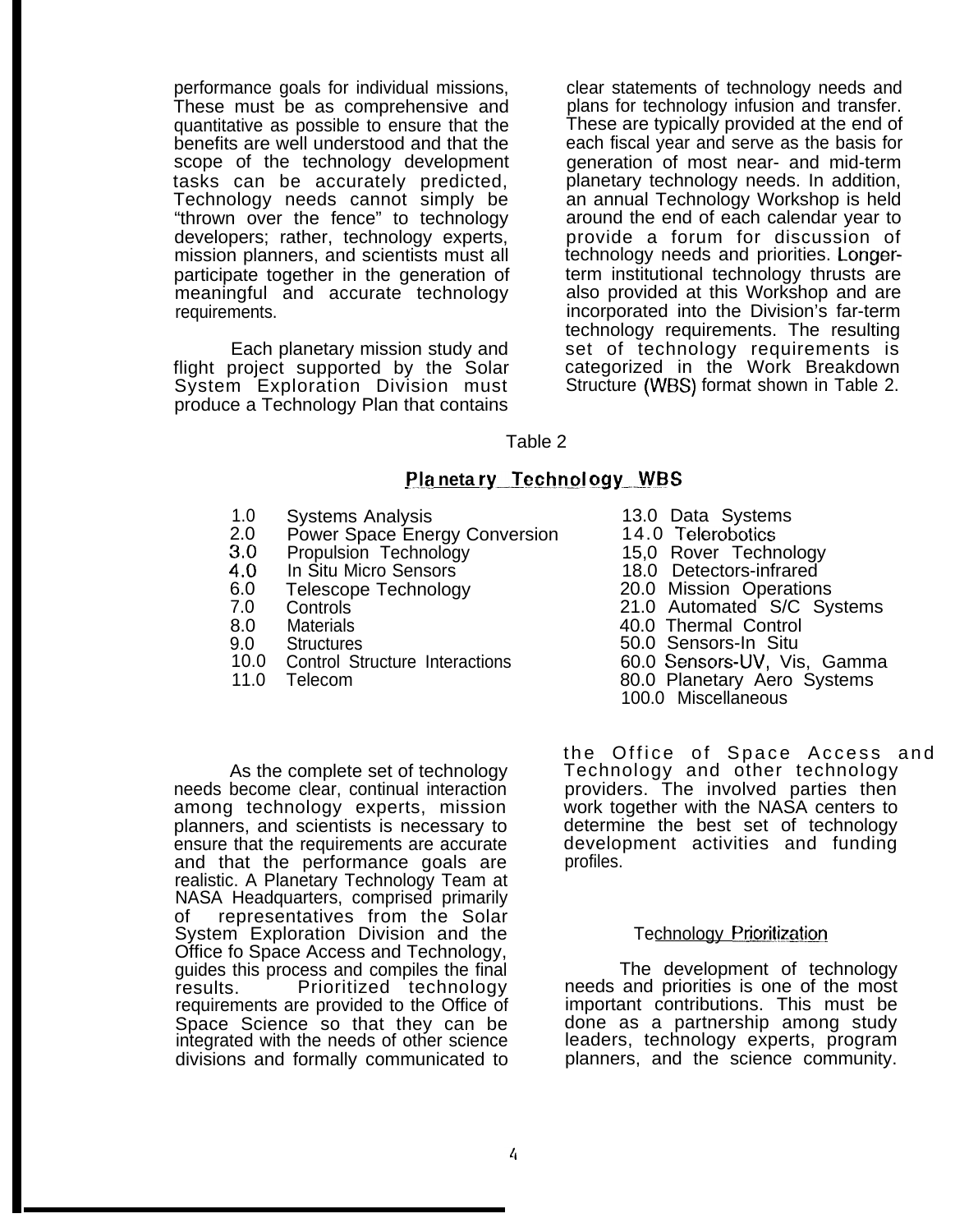**The Integrated Technology Strategy lists** several criteria that should be applied in thedevelopment of priorities. In order of importance, these are:

●

1.) The technology has a specific application on a firm or expected mission;

**2.)** The benefits of using the technology, in terms of cost, mission risk, and/or science return have been quantified;

**3.)** The proposed technology applies to multiple missions or projects;

4.) The technologies or the processes used to develop it are of value to the private (especially the non-space) sector, and a plan to transfer that technology to the private sector has been developed; or, in the event that the value of the technology to the private sector is not well understood, a plan exists for assessing this.

The Solar System Exploration Division is developing a process for technology prioritization which reflects these criteria and which can be applied on a continuing basis as mission studies progress. The inputs to this process are the technology needs identified by mission study teams and institutional representatives, the goals and objectives described in the Strategic Plan, and estimates of the potential benefit of the technology to the overall planetary program in the long term.

Although the success of the prioritization process depends in large measure on the insight and good judgment of study leaders, technology experts, and program planners, it is helpful to assign measurable values to the various prioritization criteria where possible. This ensures that the criteria are uniformly applied and that there is a firm basis for understanding and assessing the final results. The following metrics have been applied during the prioritization process:

A.) Rating of the missions levying the requirement, The ratings are defined as:

1: The mission is in the present strategic plan with a known implementation or mission concept,

2: The mission is either in the strategic plan or is expected to occur, but the implementation mode (and therefore the technology requirements) or the time frame are less certain. Included are optional implementations of high-priority missions,

3: The mission is of high scientific interest and is likely to occur at some point, but it cannot presently be considered in category 1 or 2 . These may fall outside the time horizon for which meaningful planning can be done, or they may depend on an evolution of program priorities that cannot be reliably predicted.

B.) Priority of the technology as determined within an individual mission study. Values are:

1: Highest Priority (Enables or greatly enhances the mission by dramatically reducing cost or providing key capability).

2: High Priority (Greatly enhancing for certain mission options, but workarounds or other mission options exist).

3: Secondary Priority (Enhances the mission by reducing cost or risk or increasing science return, but a viable mission exists without this technology).

c.) Need date, generally interpreted as a technology freeze date and assumed in most cases to occur 3 years prior to launch, Categories of technology need dates are:

1: The expected technology freeze date is 1999 or earlier.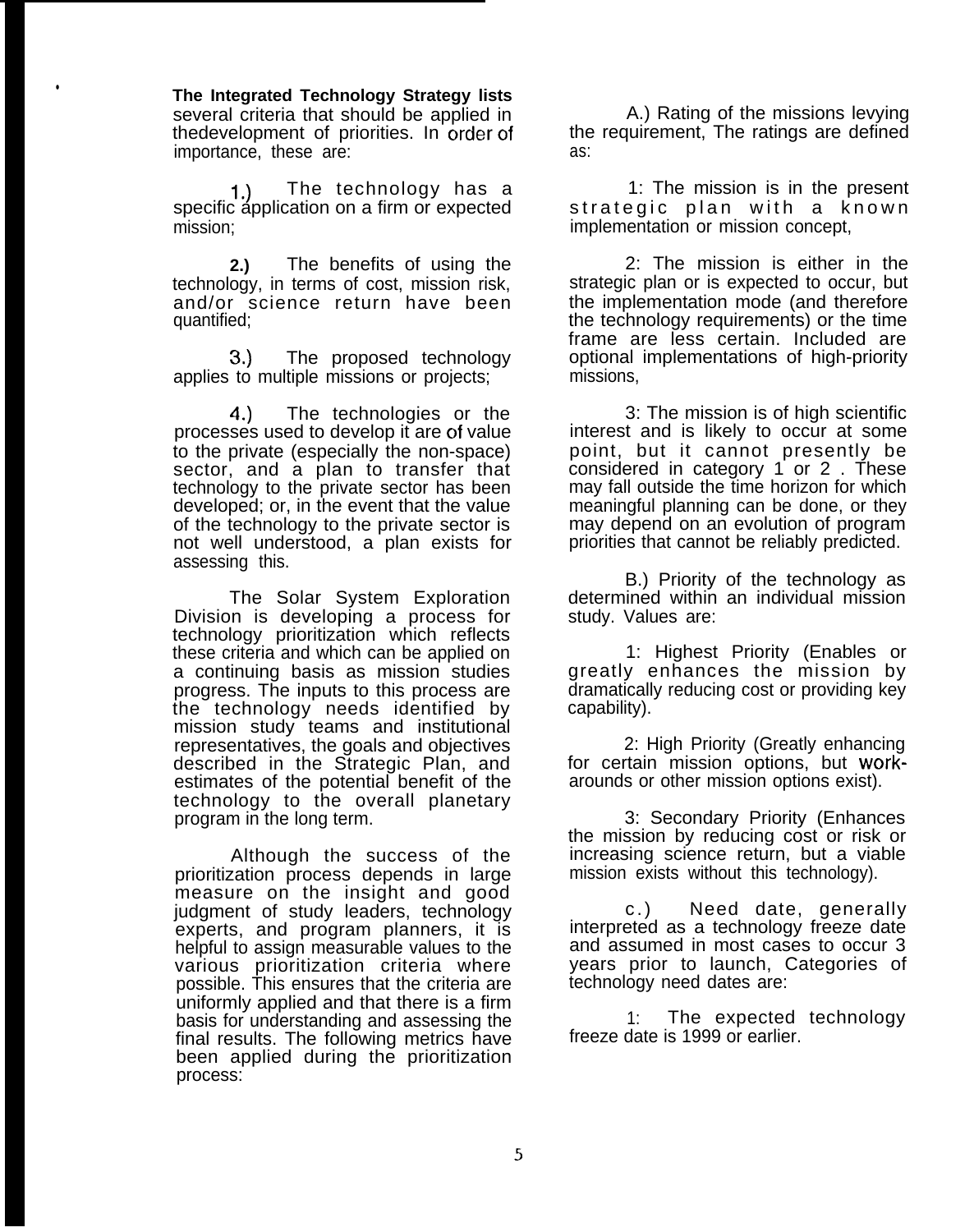$2:$ The expected technology  $freeze$  date is 2000-2003.

3: The expected freeze date is 2004 or later.

These are consistent with the definitions of Near, Mid, and Far Term in the 0SS Integrated Technology Strategy.

D.) Multi-Mission Utility, This is an assessment of the number of missions to which the technology may be applicable, The mission set shown in Figure 1 is used<br>in this calculation. The following in this calculation, categories have been established:

1: The technology is expected to be useful to at least 2/3 of the missions shown in the mission set.

**2:** The technology is expected to be useful to at least 1/3 of the missions.

3: Less than 1/3 of the missions are expected to make use of the technology,

E,) Technology Transfer. This is a measure of the progress in technology transfer that has been made for each requested technology. Categories are:

1: A technology transfer agreement is in place and the potential for co-investment by the private sector has been explored.

2: A process for transfer is under development and contact has been made with a potential user **in the private sector.**

3: Potential technology transfer targets and commercial applications have been identified but no other progress has been made.

F.) Technology Infusion, This is a measure of the commitment that has been made to infuse the technology into flight missions or projects. Categories are:

1: **A** flight or ground validation effort is planned and/or the Solar System Exploration Division is investing funds to "pick up" the technology for a specific mission application.

2: A flight projector mission study is monitoring technology development progress and managing a technology infusion effort.

3: A technology infusion plan and approximate need date have been established.

#### Technology Priorities

Preliminary results of the initial application of this process are shown in Table 3. The prioritization consists of three classes: Highest Priority, High Highest Priority, High Priority, and Secondary Priority. Within each class, technologies are ordered according to their WBS category and are not in priority order. Consistent with the 0SS Integrated Technology Strategy, these are further subdivided into two time frame classes: Near- and Mid-Term Requirements, and Far-Term Requirements, In general, technologies for missions that are expected to launch after about 2005, and are thus beyond the horizon of the current Strategic Plan, fall into the Far-Term category. These requirements are prioritized separately to ensure that they are not continually relegated to lower priority when compared with near-term missions.

#### **Summary and Conclusions**

The technology planning and prioritization process described here is the first attempt by the Solar System Exploration Division to implement the recommendations of the 0SS Integrated Technology Strategy. It relies on the cooperative efforts of mission study cooperative enotic of mission study<br>teams, technology experts, and program<br>planners to produce realistic, quantified technology needs and clear priorities. The process and preliminary results are being reviewed within NASA and will be fully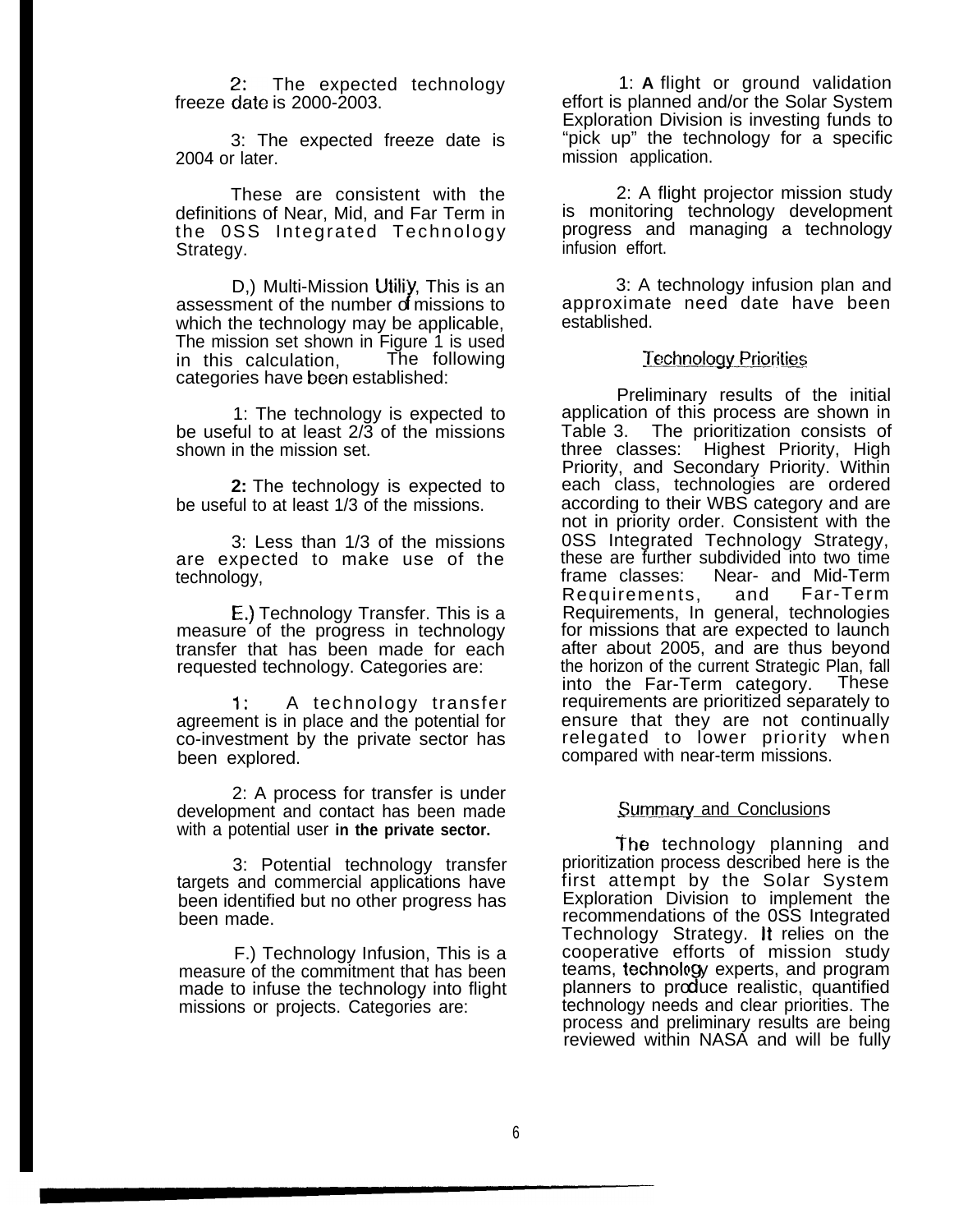implemented during Fiscal Year 1995. The process will then be applied continuously during each year so that the set of technology needs and priorities is always current and so that trade-offs in technology development activities and funding can be made quickly. This process will help to produce a solar system exploration technology program that is robust, flexible, and responsive to the needs of both high priority missions and long-term strategic objectives, Such

.

Q

a technology program is one of the kevs to fulfilling the goals of the Solar System Exploration program during the coming decades.

#### **Acknowledgement**

The work described in this paper was performed at the Jet Propulsion<br>laboratory, California Institute of California Institute of Technology, under contract to the National Aeronautics and Space Administration.